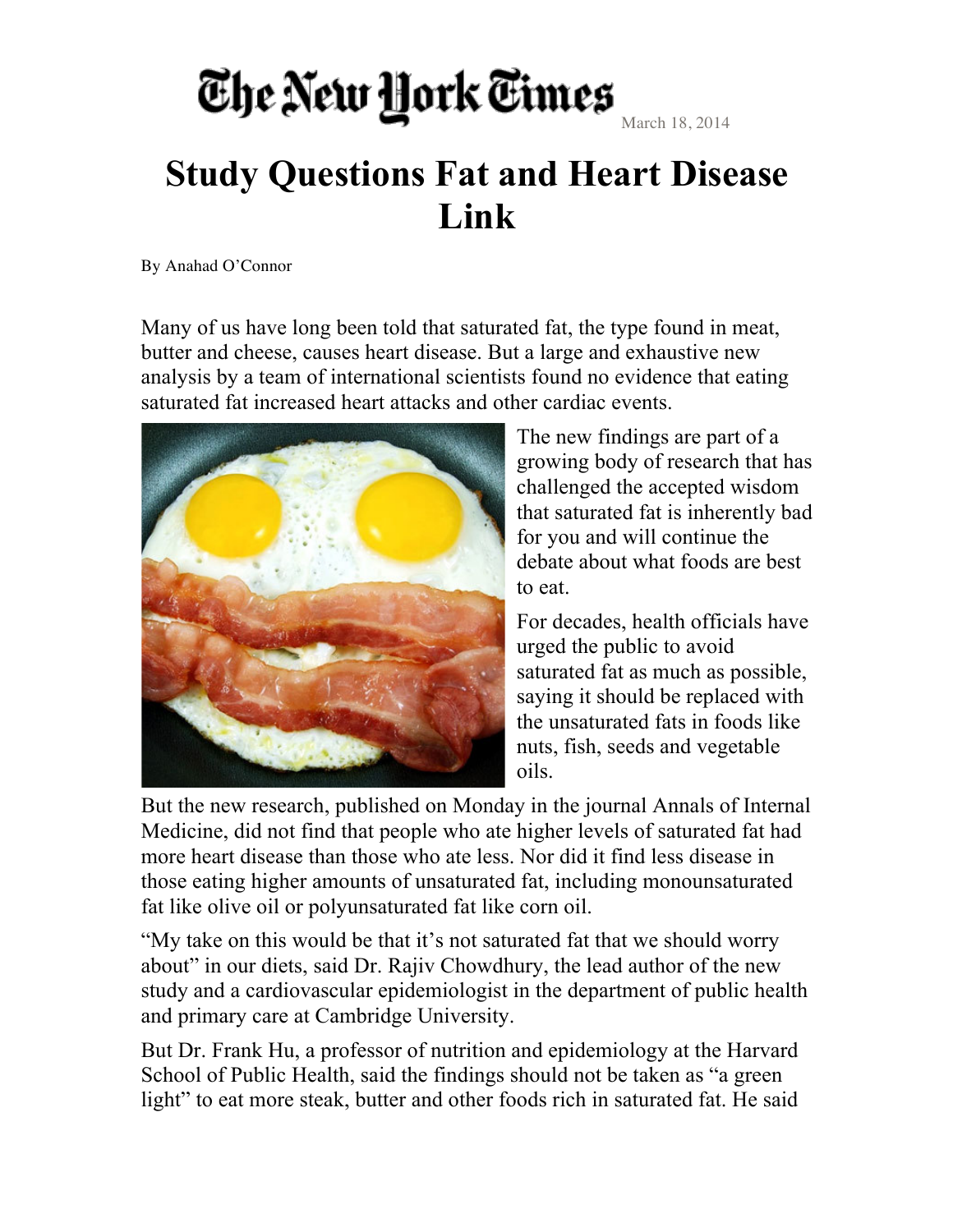# The New York Times

March 18, 2014

that looking at individual fats and other nutrient groups in isolation could be misleading, because when people cut down on fats they tend to eat more bread, cold cereal and other refined carbohydrates that can also be bad for cardiovascular health.

"The single macronutrient approach is outdated," said Dr. Hu, who was not involved in the study. "I think future dietary guidelines will put more and more emphasis on real food rather than giving an absolute upper limit or cutoff point for certain macronutrients."

He said people should try to eat foods that are typical of the Mediterranean diet, like nuts, fish, avocado, high-fiber grains and olive oil. A large clinical trial last year, which was not included in the current analysis, found that a Mediterranean diet with more nuts and extra virgin olive oil reduced heart attacks and strokes when compared with a lower fat diet with more starches.

Alice H. Lichtenstein, a nutritional biochemist at Tufts University, agreed that "it would be unfortunate if these results were interpreted to suggest that people can go back to eating butter and cheese with abandon," citing evidence that replacing saturated fat with foods that are high in polyunsaturated fats – instead of simply eating more carbohydrates – reduces cardiovascular risk.

Dr. Lichtenstein, who was not involved in the latest study, was the lead author of the American Heart Association's dietary guidelines, which recommend that people restrict saturated fat to as little as 5 percent of their daily calories, or roughly two tablespoons of butter or two ounces of Cheddar cheese for the typical person eating about 2,000 calories a day. The heart association states that restricting saturated fat and eating more unsaturated fat, beans and vegetables can protect against heart disease by lowering low-density lipoprotein or so-called bad cholesterol.

In the new research, Dr. Chowdhury and his colleagues sought to evaluate the best evidence to date, drawing on nearly 80 studies involving more than a half million people. They looked not only at what people reportedly ate, but at more objective measures such as the composition of fatty acids in their bloodstreams and in their fat tissue. The scientists also reviewed evidence from 27 randomized controlled trials – the gold standard in scientific research – that assessed whether taking polyunsaturated fat supplements like fish oil promoted heart health.

The researchers did find a link between trans fats, the now widely maligned partially hydrogenated oils that had long been added to processed foods, and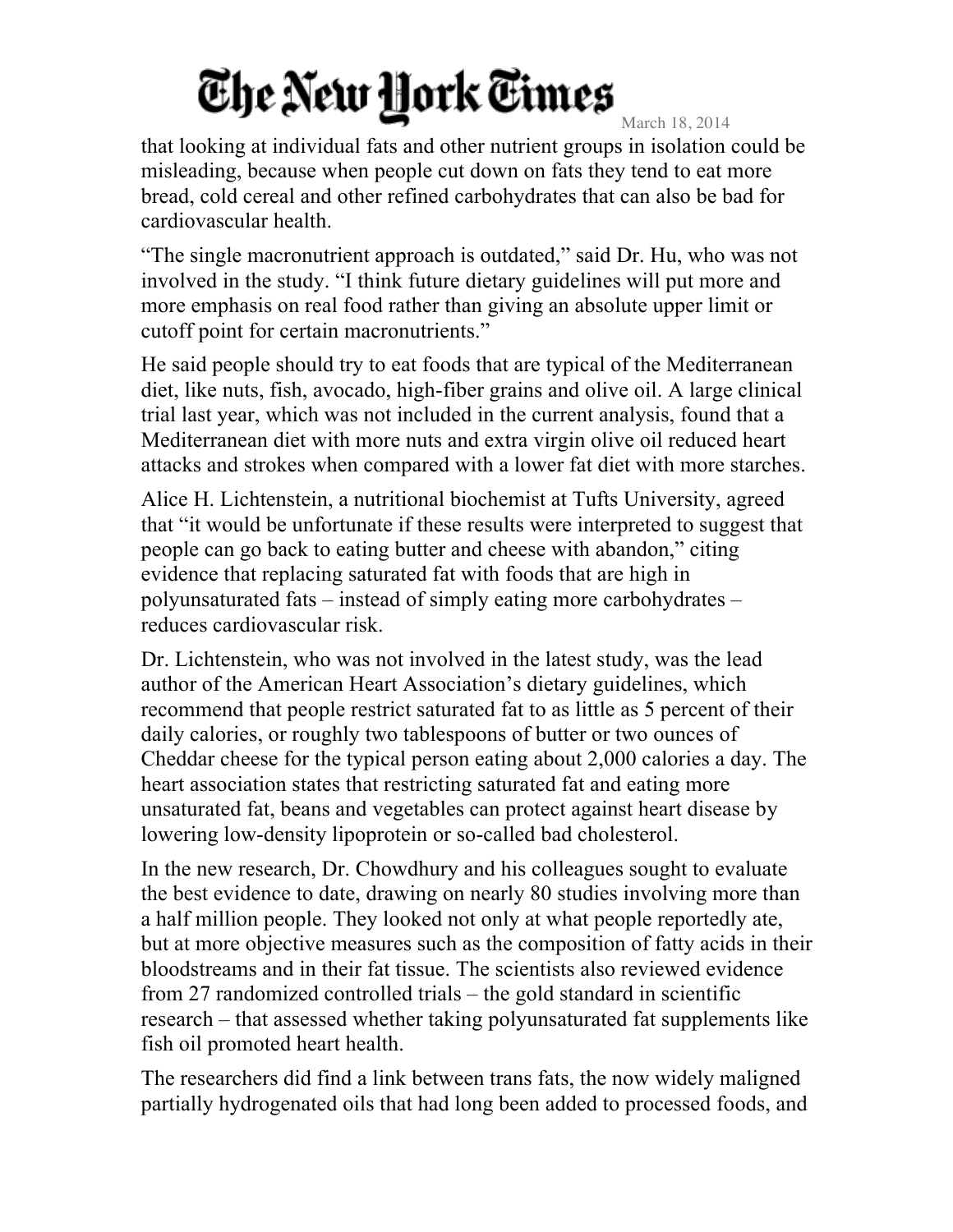## The New Hork Times

March 18, 2014

heart disease. But they found no evidence of dangers from saturated fat, or benefits from other kinds of fats.

The primary reason saturated fat has historically had a bad reputation is that it increases low-density lipoprotein cholesterol, or LDL, the kind that raises the risk for heart attacks. But the relationship between saturated fat and LDL is complex, said Dr. Chowdhury. In addition to raising LDL cholesterol, saturated fat also increases high-density lipoprotein, or HDL, the so-called good cholesterol. And the LDL that it raises is a subtype of big, fluffy particles that are generally benign. Doctors refer to a preponderance of these particles as LDL pattern A.

The smallest and densest form of LDL is more dangerous. These particles are easily oxidized and are more likely to set off inflammation and contribute to the buildup of artery-narrowing plaque. An LDL profile that consists mostly of these particles, known as pattern B, usually coincides with high triglycerides and low levels of HDL, both risk factors for heart attacks and stroke.

The smaller, more artery-clogging particles are increased not by saturated fat, but by sugary foods and an excess of carbohydrates, Dr. Chowdhury said. "It's the high carbohydrate or sugary diet that should be the focus of dietary guidelines," he said. "If anything is driving your low-density lipoproteins in a more adverse way, it's carbohydrates."

While the new research showed no relationship overall between saturated or polyunsaturated fat intake and cardiac events, there are numerous unique fatty acids within these two groups, and there was some indication that they are not all equal.

When the researchers looked at fatty acids in the bloodstream, for example, they found that margaric acid, a saturated fat in milk and dairy products, was associated with lower cardiovascular risk. Two types of omega-3 fatty acids, the polyunsaturated fats found in fish, were also protective. But a number of the omega-6 polyunsaturated fatty acids, commonly found in vegetable oils and processed foods, may pose risks, the findings suggested.

The researchers then looked at data from the randomized trials to see if taking supplements like fish oil produced any cardiovascular benefits. It did not.

But Dr. Chowdhury said there might be a good explanation for this discrepancy. The supplement trials mostly involved people who had pre-